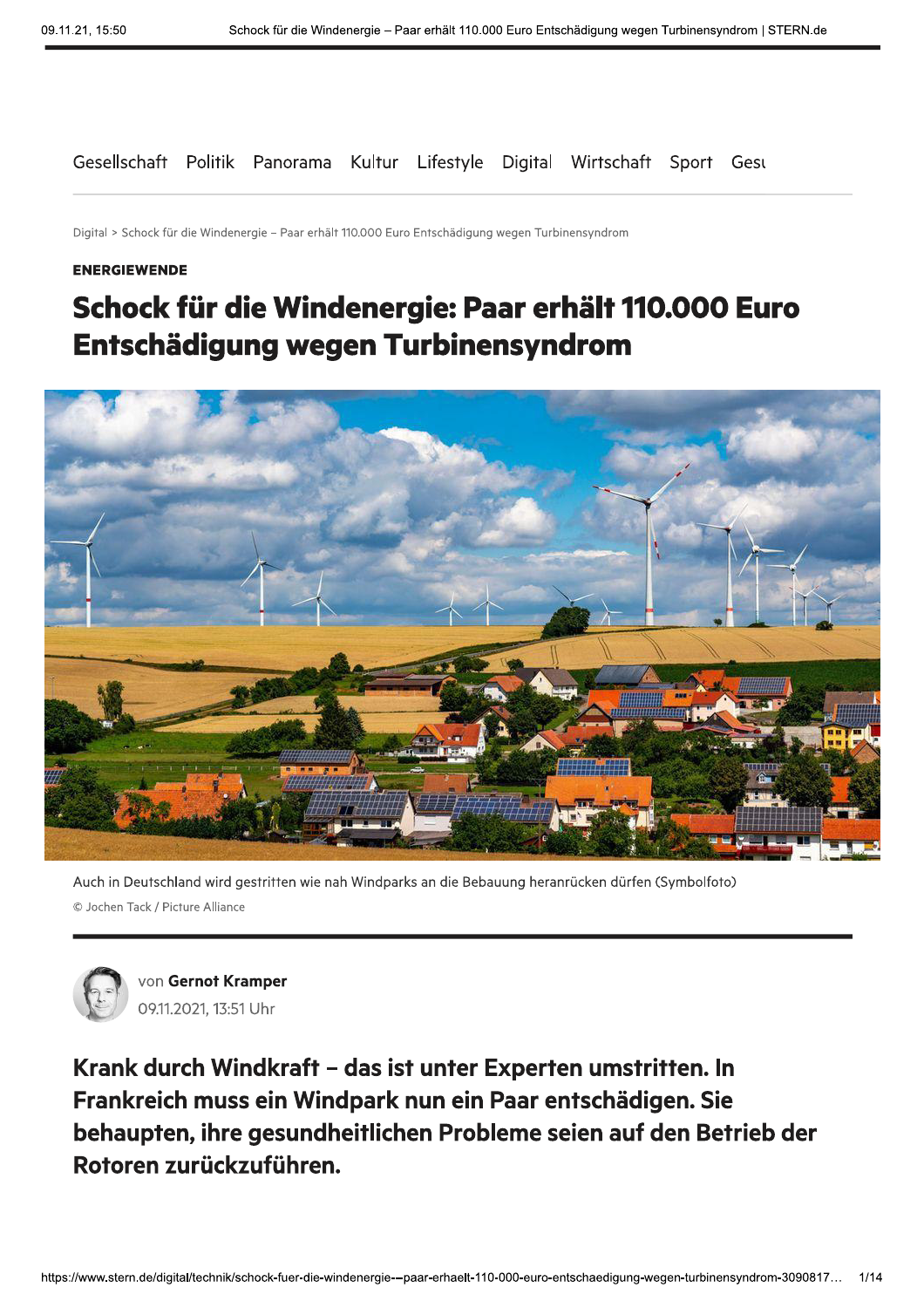Der Ausbau der Windenergie soll die Ablösung fossiler Brennstoffe ermöglichen. Doch beliebt sind die über 200 Meter hohen Anlagen nicht, bekannt ist die Klage, dass die Industriebauten die Landschaft verschandeln. Immer wieder kommt es auch zu Beschwerden wegen der tieffrequenten Geräusche, die von den Windmühlen ausgehen. In Frankreich hat das Ehepaar Christel und Luc Fockaert gegen die Betreiber eines Windparks geklagt, weil die Anlage die Gesundheit der beiden beeinträchtigt habe. Ein Gericht in Toulouse hat den beiden nun eine Entschädigung von 110.000 Euro zugesprochen.

## Wie eine Waschmaschine

Das Ehepaar brachte vor, dass sie zwei Jahren unter Gesundheitsproblemen wie Kopfschmerzen, Schlaflosigkeit, Herzrhythmusstörungen, Depressionen, Schwindel, Tinnitus und Übelkeit gelitten hatten. Ursache sollen sechs Windkraftanlagen sein, die nur 700 Meter von ihrem Haus entfernt arbeiten. Die Turbinen stehen seit 2008, doch die Gesundheitsprobleme sollen erst fünf Jahre später begonnen haben. Damals wurde ein Waldstück gerodet, das die Emissionen zuvor gedämmt hatte.

## Schiffstechnik: Oceanbird - 90 Prozent weniger Emissionen dank Windkraft

 $1$  von  $5$ 



© Wallenius

Mit fünf Segeln soll die "Oceanbird" den Atlantik überqueren.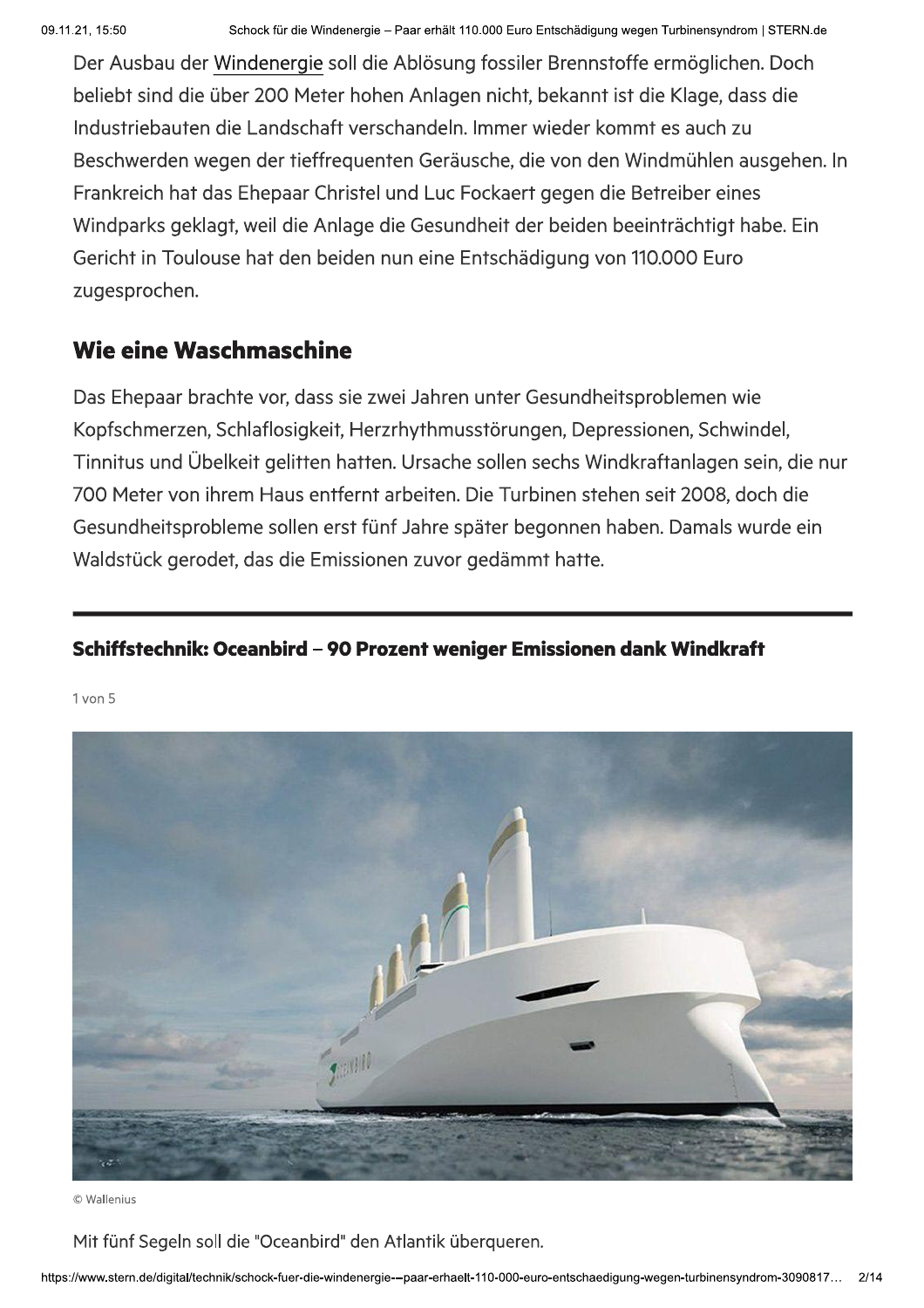hädigung wegen Turbinensyndrom | STERN.de<br>|<br>|ig drehenden Waschmaschine"<br>| Die Fockaerts vergleichen den Lärm, mit einer sich "ständig drehenden Waschmaschine" und waren auch von den weißen "Blinklichter" der Turbinen irritiert. "Wir haben es nicht sofort verstanden, aber nach und nach wurde uns klar, dass das Problem von den Turbinen ausgeht", so Christel Fockaert. "Die Turbinen blinken alle zwei Sekunden ... wir haben Außenlampen aufgestellt, um die Wirkung dieser Blitze auszugleichen."

## Umstrittenes Syndrom

2015 gaben sie auf und zogen weg, ihre gesundheitlichen Probleme seien darauf verschwunden. In der Wissenschaft ist das "Turbinensyndrom" zumindest umstritten. In Frankreich verfasste die Nationalakademie für Medizin 2017 allerdings einen Bericht über die Gesundheitsbelastung durch Windkraftanlagen an Land. Darin werden eine Reihe "unterschiedlicher Symptome im Zusammenhang mit der Belästigung von Windkraftanlagen" festgestellt, darunter Schlafstörungen, Kopfschmerzen, Tinnitus und Herz-Kreislauf-Beschwerden.

Mehrere Faktoren sollen demnach zu den Beschwerden beitragen. Darunter sind die stroboskopischen Lichteffekte der Rotation und das Blinken der Beleuchtung. Der zweite Faktor sind die tiefen Frequenzen und der Ultraschall, der von der Anlage ausgeht. Ein dritter Faktor ist psychologischer, also individueller Natur. Die Probleme mit den Windparks können zu Gefühlen von Ärger, Stress, und Machtlosigkeit führen mit allen resultierenden psychosomatischen Folgen, so die Akademie. Der Bericht streitet die negativen Auswirkungen also nicht ab, sondern sieht sie in einem komplexen Wirkungsverhältnis bei dem die lokalen Faktoren, aber auch die psychische Konstitution der Anwohner eine Rolle spielen.

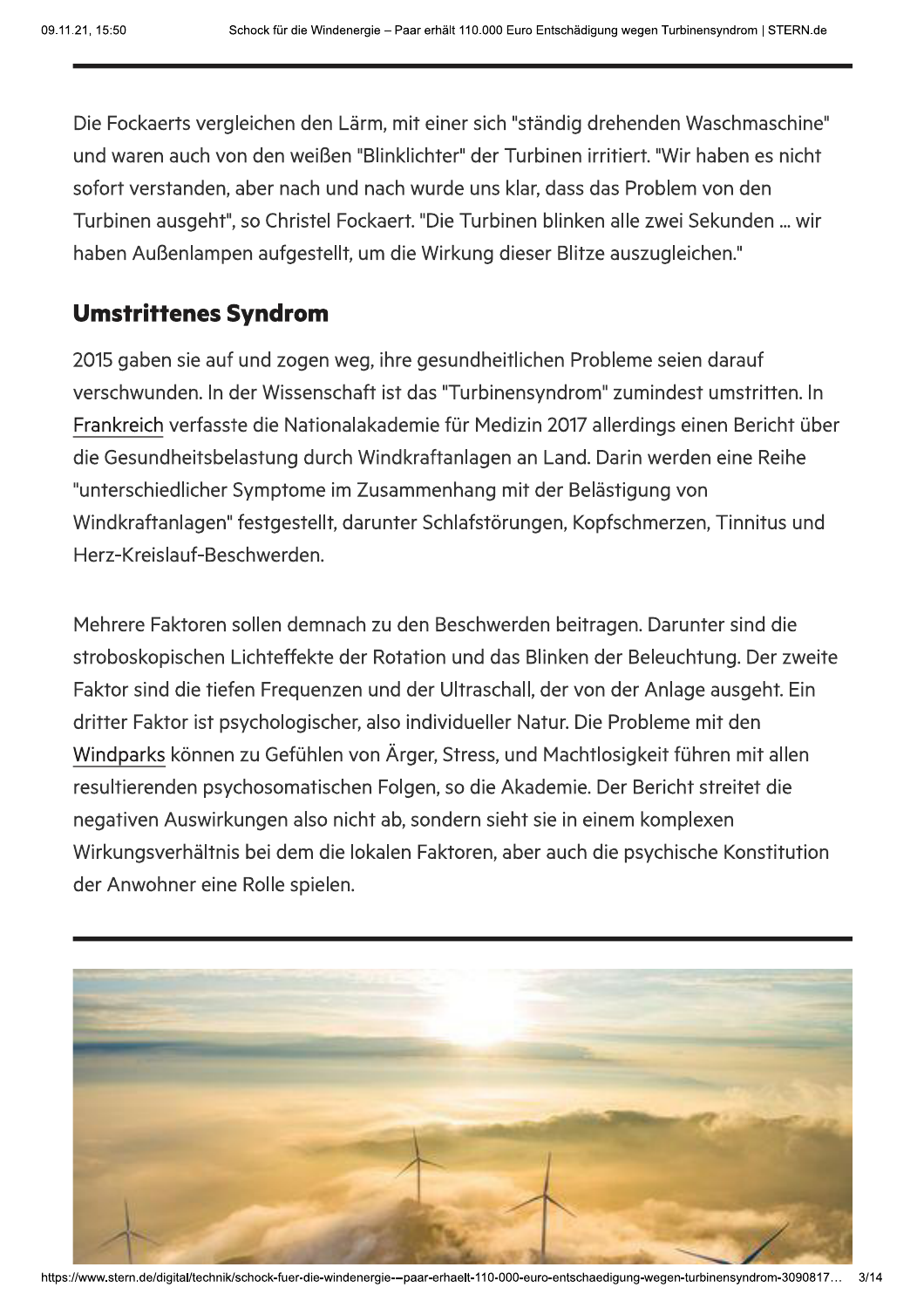

RAUBVÖGEL DEZIMIERT So haben Windkraftanlagen in Indien die Raubvögel dezimiert

## **Kein Musterfall**

Die Klage der Fockaerts wurde zunächst abgewiesen, aber ihre Berufung hatte nun Erfolg. Der Richter der ersten Instanz hatte Sachverständigenberichte nicht berücksichtigt und sich selbst ein Bild bei einem kurzen Ortstermin gemacht.

Alice Terrasse, die Anwältin des Paares, sagte im französischen Fernsehen: "Das ist ein ungewöhnlicher Fall, und soweit ich weiß, gibt es keinen Präzedenzfall." Die Anwältin warnte aber auch: "Vorsicht, der Prozess lässt sich nicht einfach kopieren. Dieser Park erzeugt in seiner Konfiguration eine abnorme Belästigung. Jeder Fall ist spezifisch und muss untersucht werden."

Die Betreiber wurden wegen einer groben Nachbarschaftsstörung verurteilt. Im Rahmen des Nachbarschaftsrechts wird es sich für sie ungünstig ausgewirkt haben, dass sie ein Gespräch mit den Betroffenen verweigert haben und sich nicht um eine einvernehmliche Regelung etwa durch Anpassung der Drehzahl oder der Lichteffekte bemüht haben. Beleuchtung und Drehgeschwindigkeit der Turbinen sollen mittlerweile geändert worden sein.

Quelle: Le Monde, Le Dauphine; France 3

#THEMEN <u>Windenergie</u> • <u>Frankreich</u> • <u>Entschadigung</u> • <u>Windpark</u> • Energ<u>iewende</u> • <u>Toulot</u>



nttps://www.stern.de/digital/technik/schock-fuer-die-windenergie---paar-erhaelt-110-000-euro-entschaedigung-wegen-turbinensyndrom-3090817… 4/14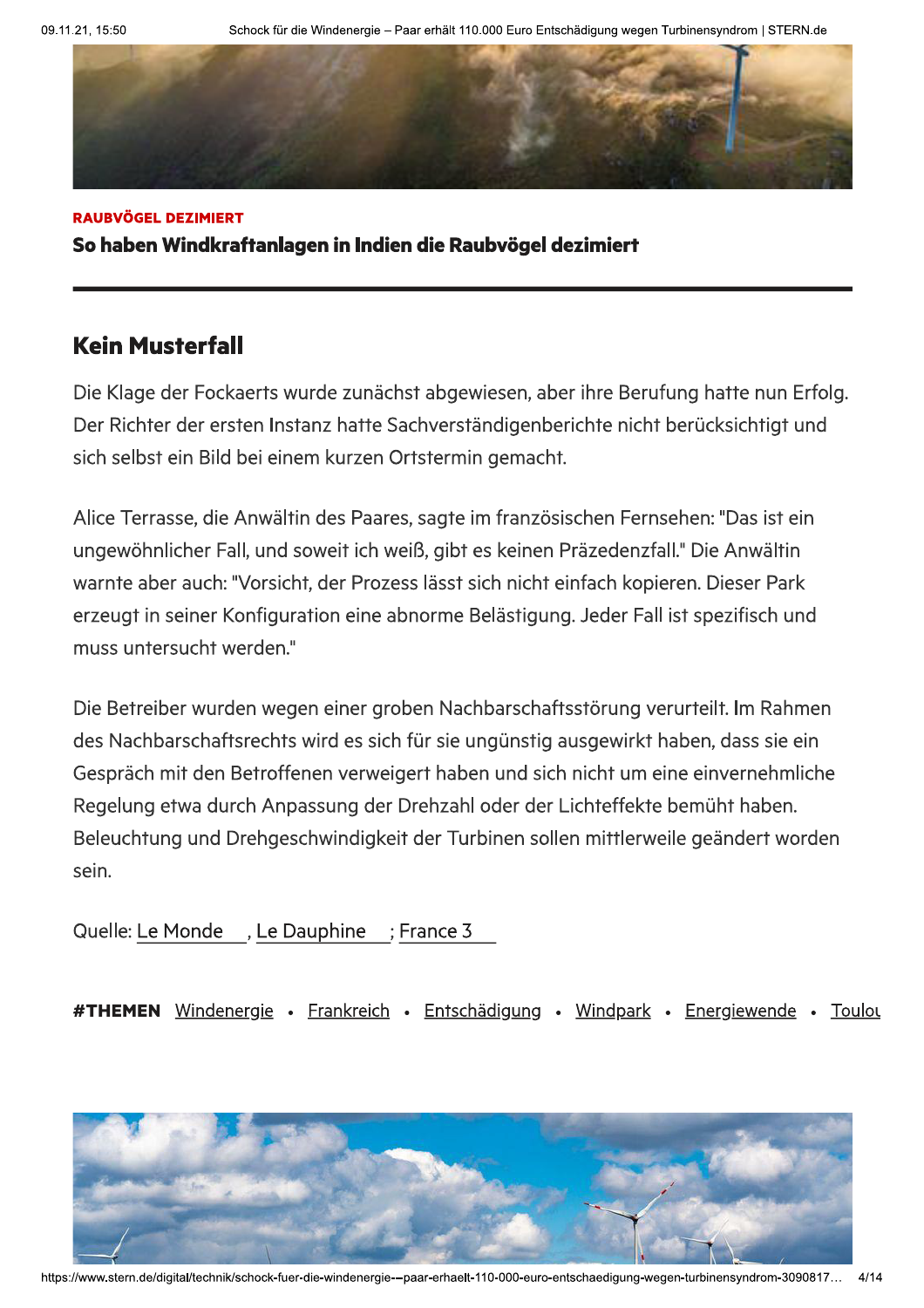09.11.21, 15:50

Schock für die Windenergie - Paar erhält 110.000 Euro Entschädigung wegen Turbinensyndrom | STERN.de



#### **ENERGIEWENDE**

Schock für die Windenergie: Paar erhält 110.000 Euro Entschädigung wegen Turbinensyndrom

Anzeige

#### **TOP-ANGEBOTE**

Frühe Black Friday Angebote: 60 Prozent Rabatt auf Oral-B-Zahnbürste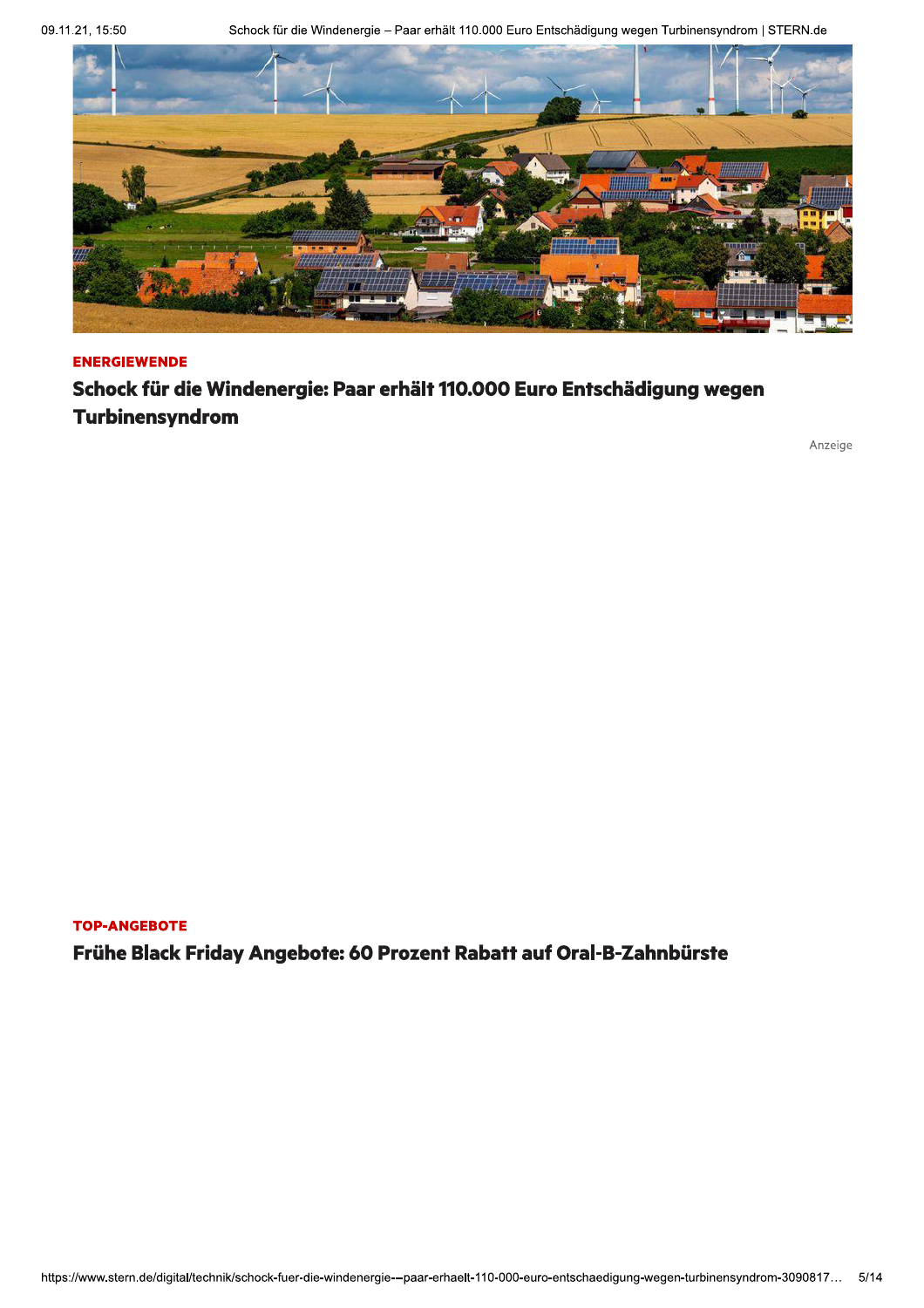#### **STERN CRIME: DER ALPTRAUMMANN**

Eine junge Frau namens Julia wandert gemeinsam mit ihrem Verlobten Sven nach Schweden aus. Doch Sven hat viele Geheimnisse.

| <b>VERBRAUCHER- &amp; PRODUKTVERGLEICHE</b> | Anzeige |
|---------------------------------------------|---------|
| <b>Alle Technik Produkte</b>                |         |
| <b>Staubsauger Test</b>                     |         |
| <b>Fernseher Test</b>                       |         |
| <b>Drohnen Test</b>                         |         |
| <b>Waschmaschine Test</b>                   |         |

**PRODUKTE & TIPPS** iPhone Modelle . Smart Home Systeme . Home-Office einrichten . Preis-Leistung-Smartphone • Externe Grafikkarte • Multiroom Lautsprecher • High End Gaming PC • Capture Cards . Softbox

#### **GUTSCHEINE**

| <b>OTTO Gutscheincode</b> |
|---------------------------|
| eBay Gutscheincode        |
| Amazon Gutscheincode      |
| baur Gutscheincode        |
| Saturn Gutscheincode      |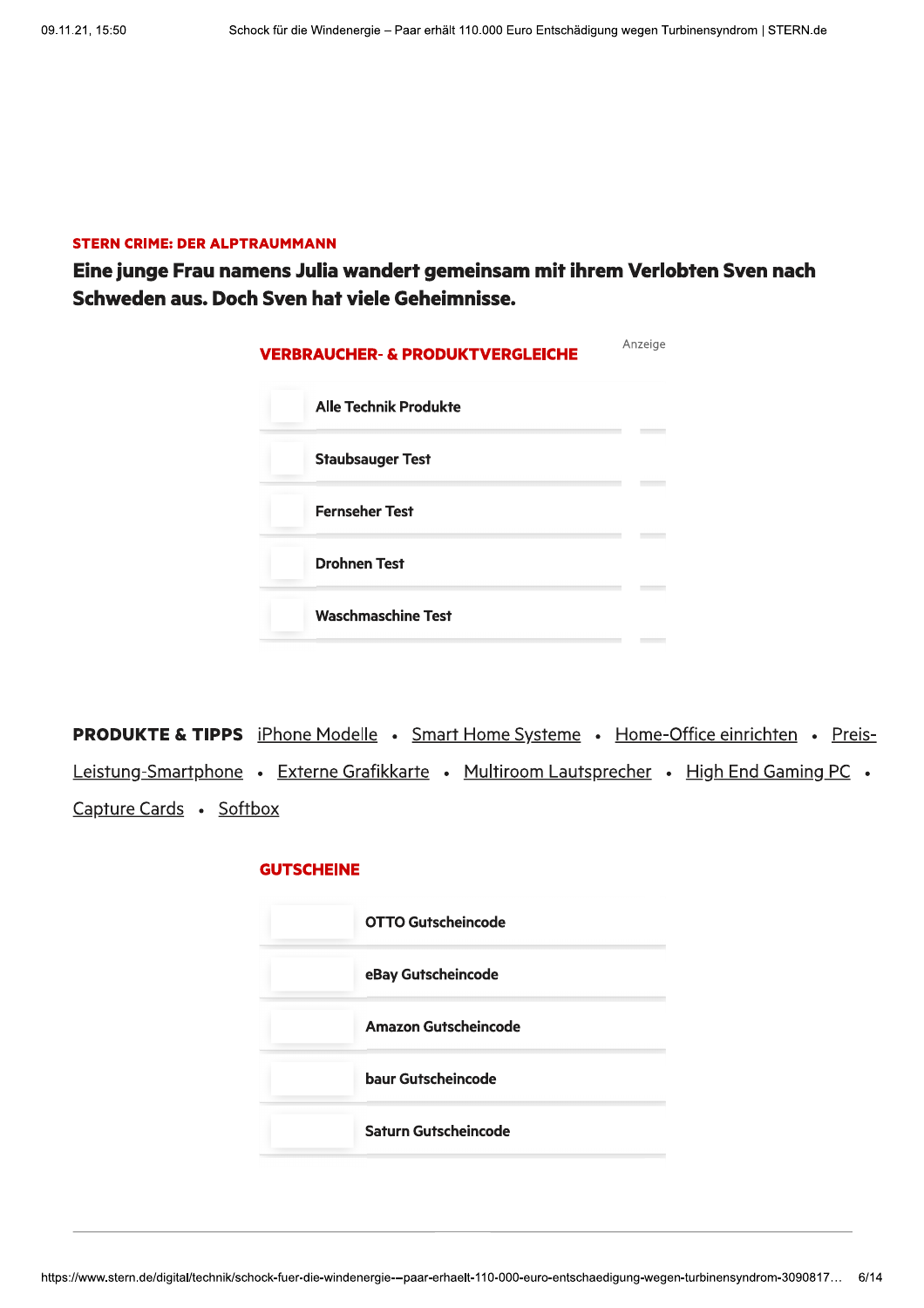## Die Tech-Giganten aus dem Silicon Valley - bei STERN PLUS.

Jetzt kostenlos testen

**LCD-BILDSCHIRME** 

VA vs. IPS: Die Vor- und Nachteile beider Paneltechnologien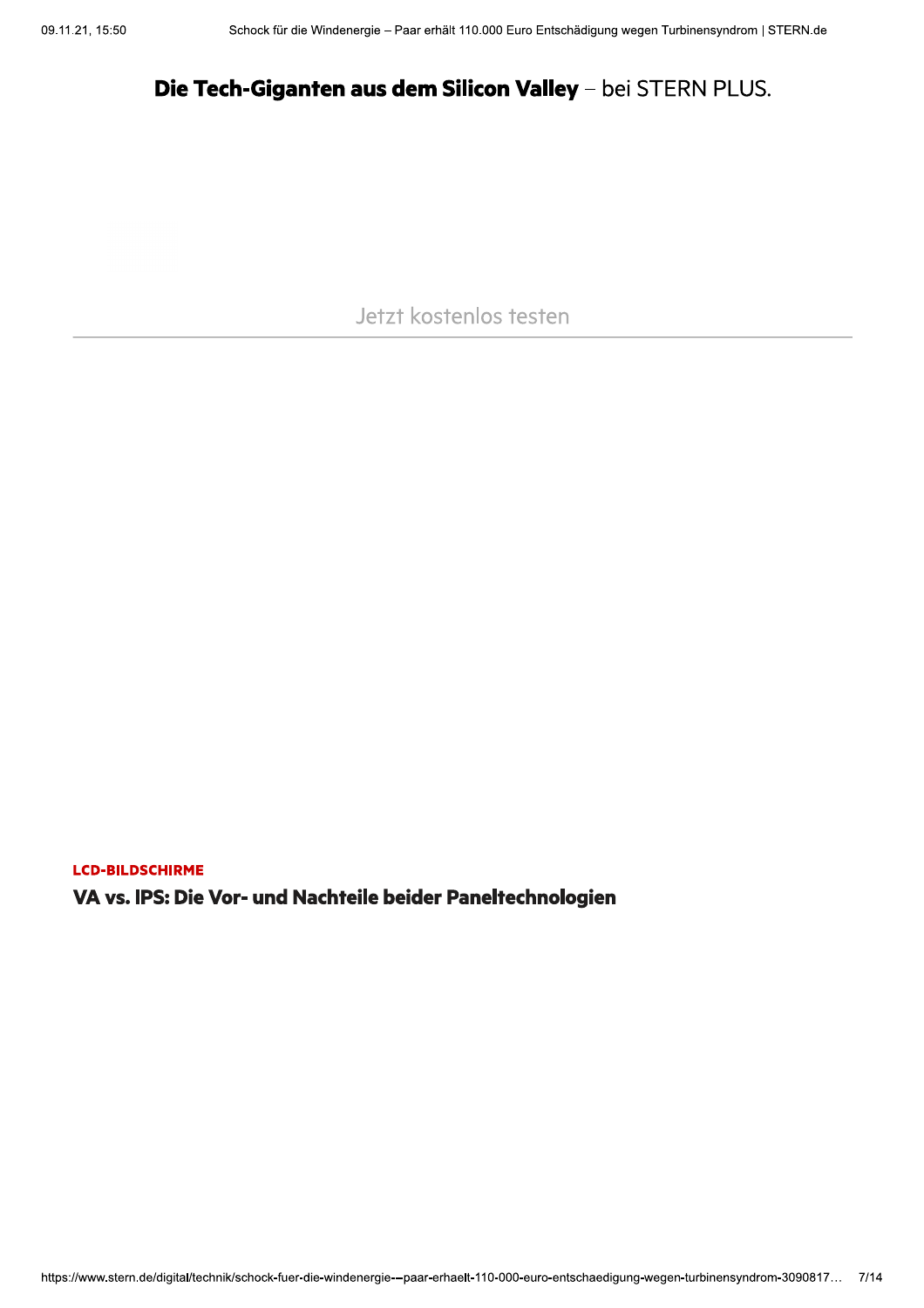#### **GELD SPAREN**

### Richtig heizen: Wofür steht eigentlich die Zahl 3 auf dem Thermostat?

Video · 01:34

## **MEHR ZUM THEMA**



**RAUBVÖGEL DEZIMIERT** So haben Windkraftanlagen in Indien die Raubvögel dezimiert

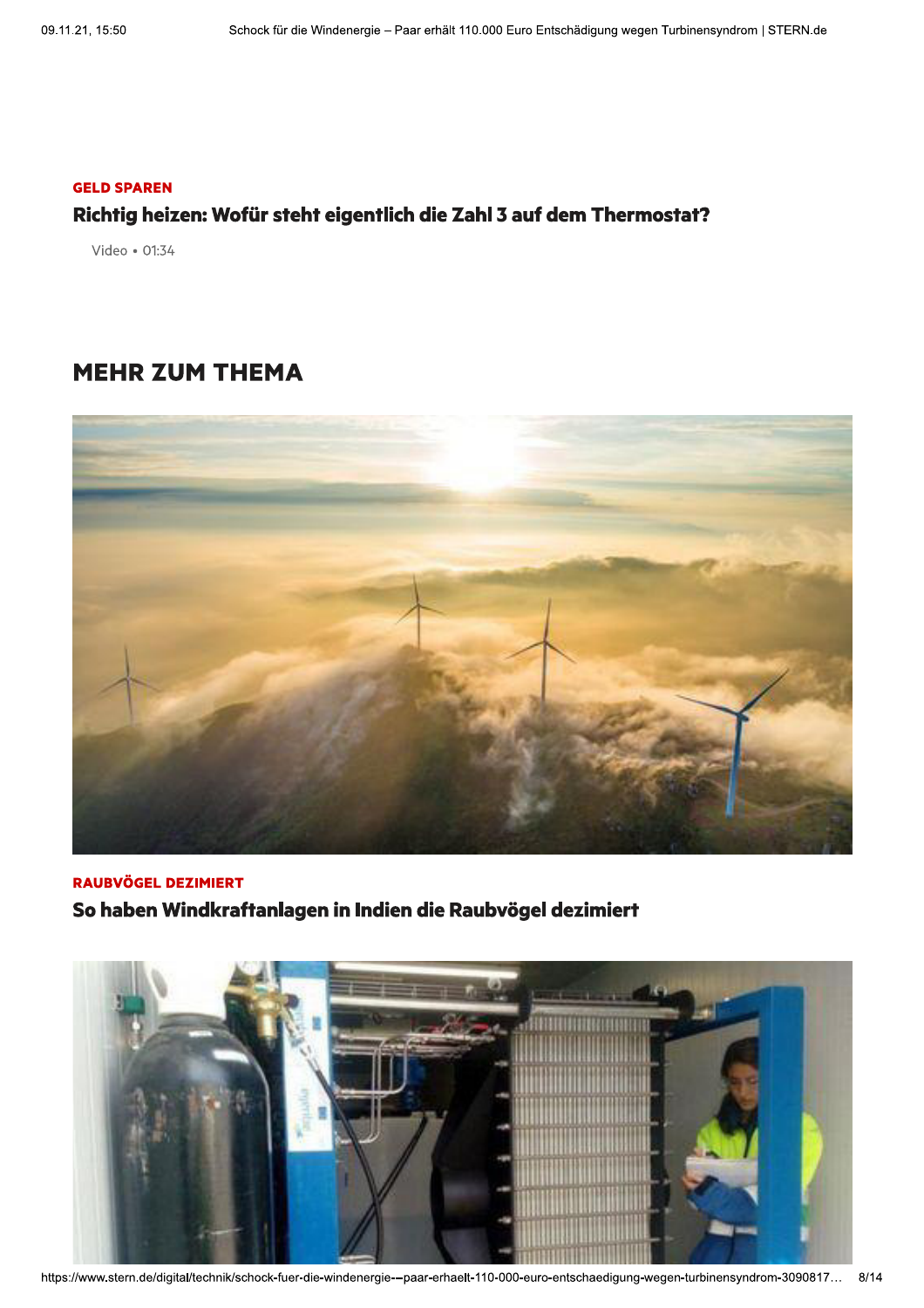Schock für die Windenergie - Paar erhält 110.000 Euro Entschädigung wegen Turbinensyndrom | STERN.de



#### "WAVE20"

Wie mit der Energie der Wellen Trinkwasser für 40.000 Menschen entsteht

**ENERGIEWENDE** Energie Orbital O2 - die stärkste schwimmende Turbine der Welt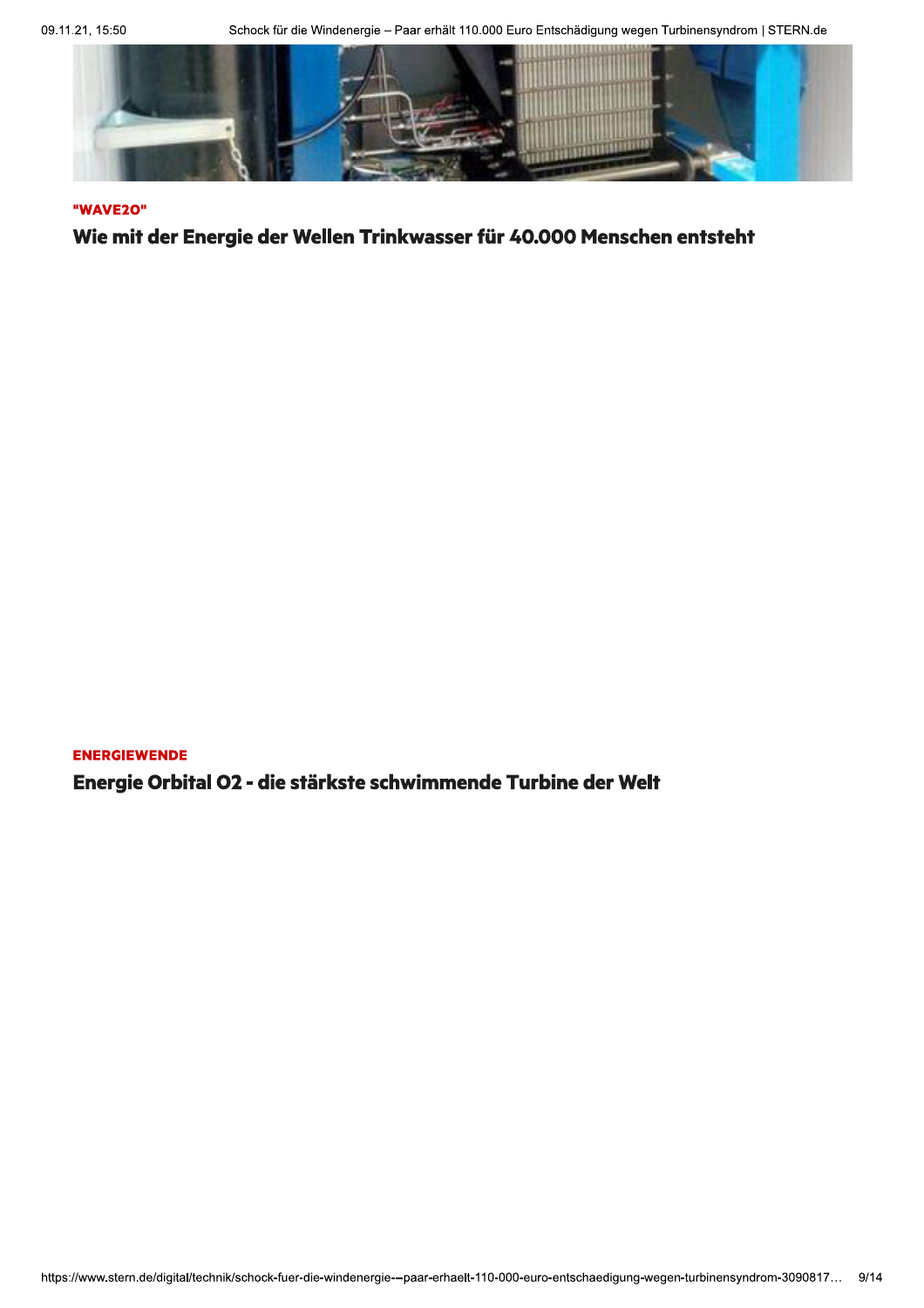### **SCHIFFSTECHNIK** Oceanbird - 90 Prozent weniger Emissionen dank Windkraft

5 Bilder

**NATÜRLCHE ENERGIE** 

Statt Sichtschutz - Amerikaner entwickelt den Windzaun für jedermann

#### **REGENERATIVE ENERGIE**

#### Immer größer, immer höher? Dänische Wissenschaftler sagen, wir bauen unsere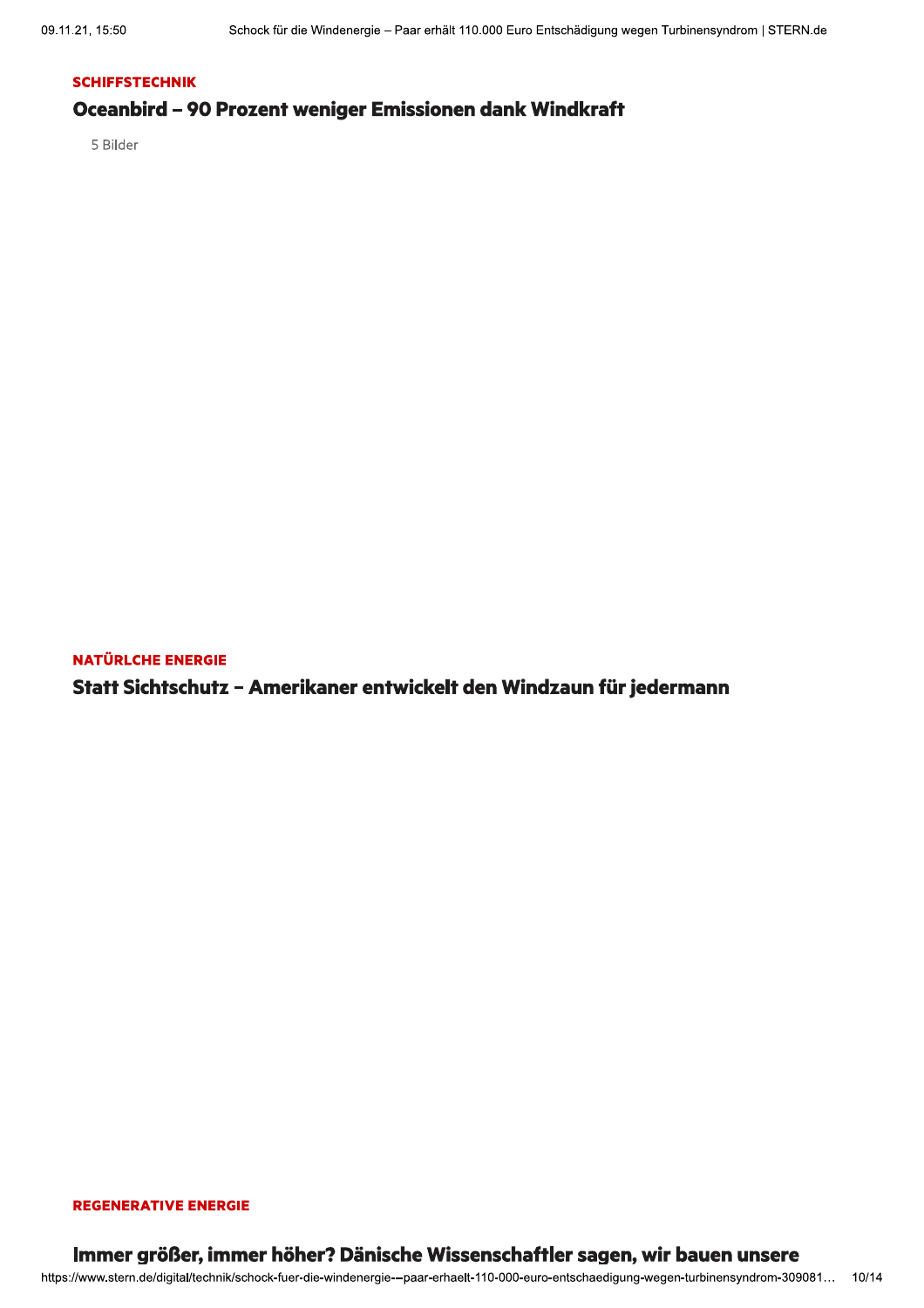### **Windkraftwerke falsch**

**OFFSHORE-WINDFARM** 

Windcatcher - 300 Meter große Windenergieanlage soll 80.000 Haushalte mit Billig-**Strom versorgen** 

## SPEICHER-TÜRME Haben Schweizer das größte Problem sauberer Energie gelöst?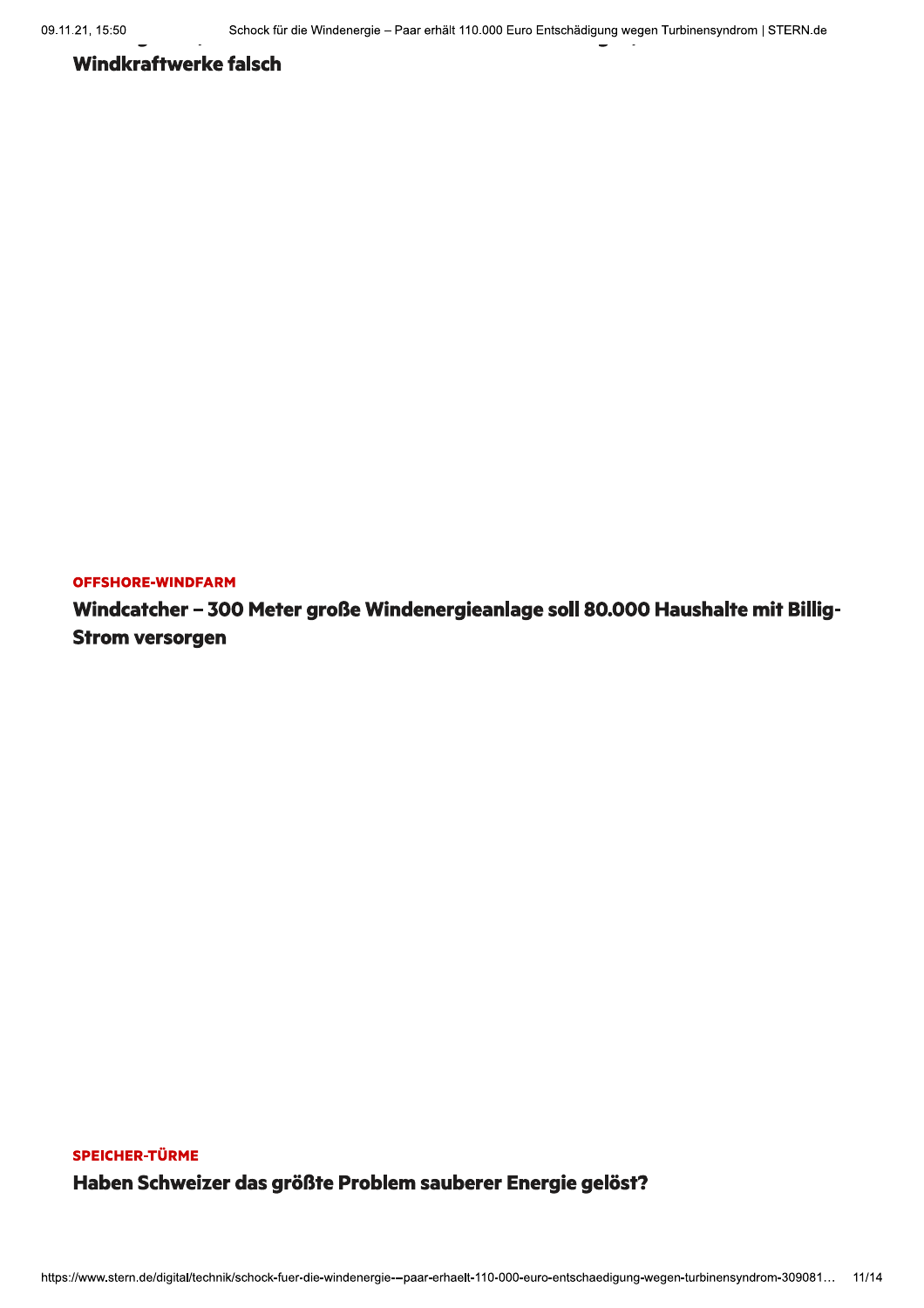**KLIMASCHUTZ** Die größte Windturbine der Welt kommt nun aus China

## **WISSENSCOMMUNITY**

## **NEUESTE**

### Entschädigung für Ausfall

Bei Baggerarbeiten in der Nähe wurde ein Glasfaserkabel durchtrennt und Vodafone gab calleine Woche für die Reparatur an

### **Fliesen Online bestellen?**

Hey ihr Lieben, ich wollte mal eure Meinung wissen, ob ich es lieber lassen sollte Fliesen für mein Bad online zu bestellen. Dort kriege

#### **Streami**

Warum is Fernsehe auf das T

## **MEIST BEANTWORTETE**

Darf es sein, dass in Deutschland nun von den Moscheen die Muezzin. zunächst in einigen Großstädten, ihre Lautsprecher in ihrer unverständli-

### **Fliesen Online bestellen?**

Hey ihr Lieben, ich wollte mal eure Meinung wissen, ob ich es lieber lassen sollte Fliesen für mein Rad online zu bestellen Dort kriege

### Kopfhör

Durch Nu **TV-Gerät** chrachar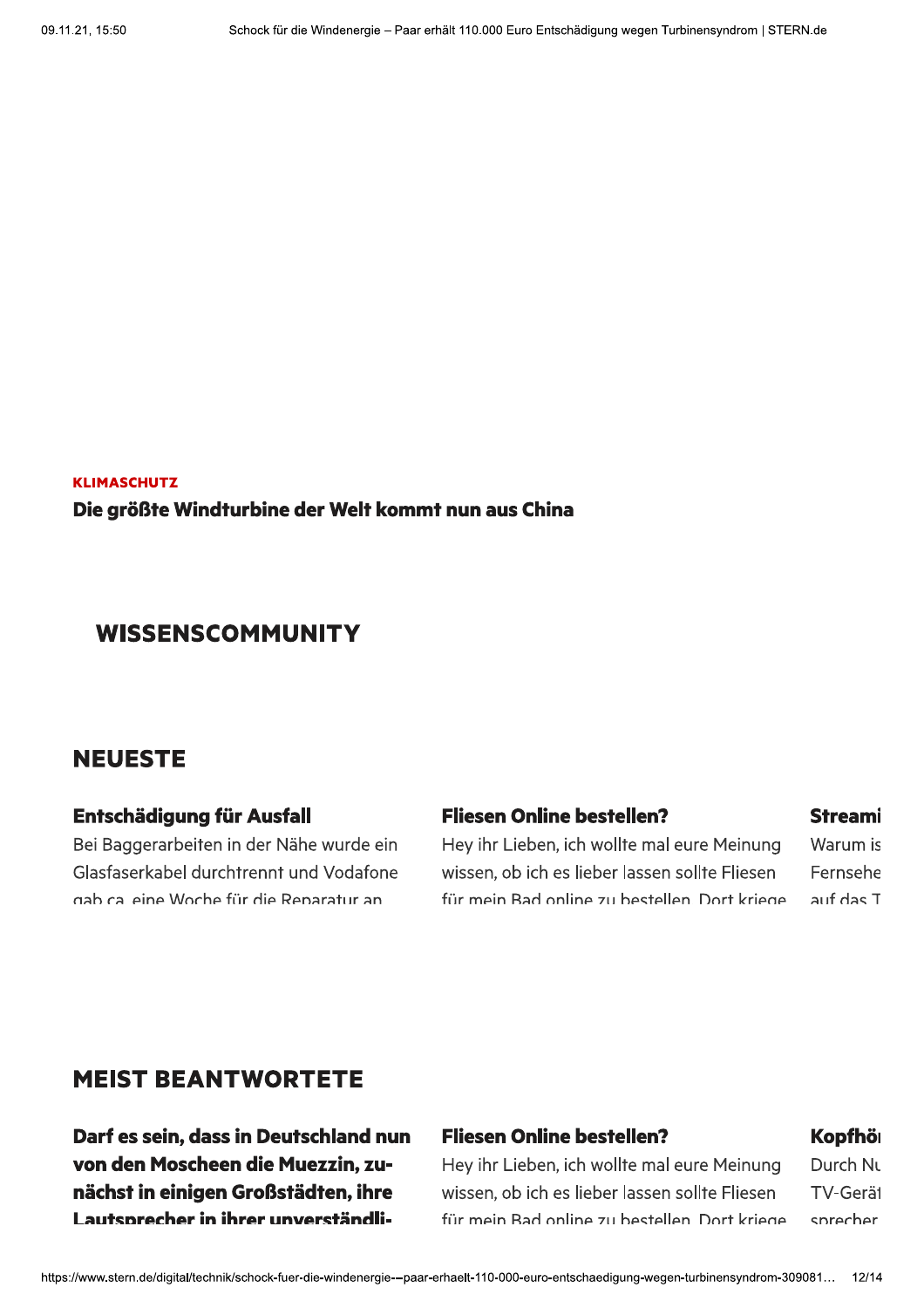### **NEWSTICKER**

09.11.2021 - 13:51 Uhr

Schock für die Windenergie - Paar erhält 110.000 Euro Entschädigung wegen **Turbinensyndrom** 

Anzeige

09.11.2021 - 11:23 Uhr

Frühe Black Friday Angebote bei Amazon: Das sind die Top-Deals

09.11.2021 - 11:19 Uhr

Computerkriminalität: Hacker-Attacke auf Medizin-Dienstleister Medatixx

09.11.2021 - 11:10 Uhr

Telekommunikation: Ausbau des 1&1-Mobilfunknetzes soll bald starten

0911.2021 - 07:47 Uhr

### VA vs. IPS: Das sind die Vor- und Nachteile der Paneele

08.11.2021 - 18:42 Uhr

#### Internet: Facebook-Whistleblowerin setzt auf EU-Pläne

08.11.2021 - 16:40 Uhr

Kriminalität: Tausende Cyber-Attacken - Ermittler heben Bande aus

08.11.2021 - 16:23 Uhr

Internet: Google und Telegram in Russland zu Geldstrafen verurteilt

08.11.2021 - 14:01 Uhr

Lieferschwierigkeiten: Warum die neuen Spielkonsolen kaum zu kaufen sind

08.11.2021 - 11:33 Uhr

Richtig heizen: Wer die Heizungs-Zahlen kennt - kann viel Geld sparen

## **INHALTE IM ÜBERBLICK**